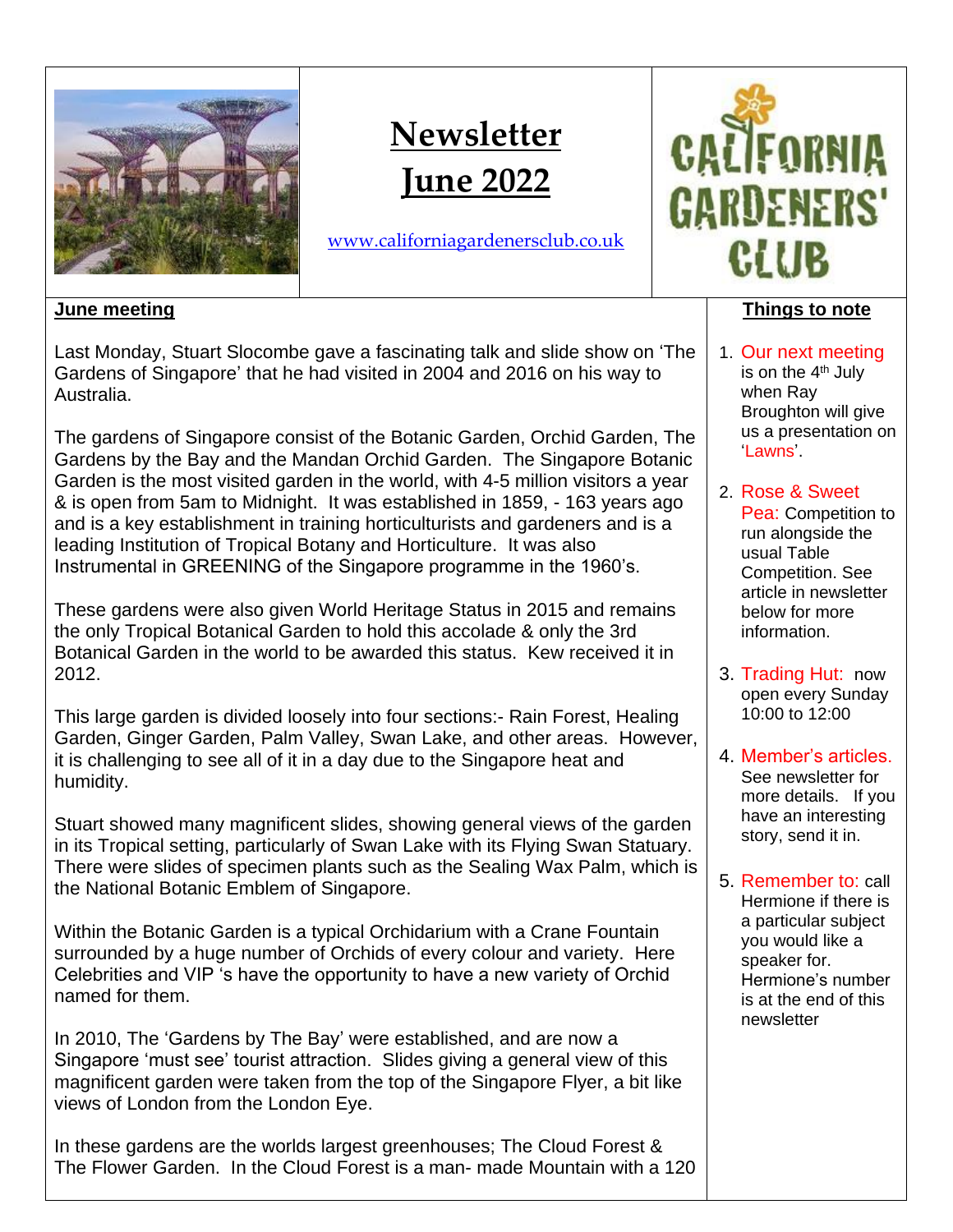foot Waterfall surrounded by metal 'Super Trees' that support climbing plants and tree ferns with ascending walkways and viewing platforms to the top of the waterfall. The foliage of many different shades of green from plants and tree ferns, with the occasional burst of colour from hanging flowers, look truly amazing from the slides. These splashes of colour are provided by exquisite Begonia Escarqot and other types of begonia not found in the UK. Approaching the summit of the mountain the walkways and viewing platforms are shrouded in mist. Also in this garden is an incredible carved Structure of ' Man with the World in the Palm of his hand'.

The Flower Dome is divided into nine different areas or zones. These are:- Californian, Olive Grove Mediterranean S America, S Africa, Australia, a flower field, Baobab, and Succulants. These gardens also have beautiful carved animals carved from driftwood that are native to that particular country. Views of these gardens can be seen at different levels.

The Mandai Orchid Garden is situated away from the coast and Tourist area and was established in 1950. This garden is much smaller and not as spectacular than the other gardens and is sited on the side of a gentle sloping hill. Here, the slides show a number of beautiful and interesting orchids with some wildlife amongst them, such as invertebrates, lizards and birds. The slide show finished back in the Ginger Garden of the Botanical Garden. Everyone enjoyed presentation. Thank You Stuart.

Maureen Boyington

# **Table Competition**

Spectacular table of members exhibits. Really well supported this month with 12 meembers entering.



Joint 1<sup>st</sup> Gill Gillott with 10. Joint 2<sup>nd</sup> Lesley Hicks, Sylvia Hawes, Clare Temperey and May Withers with 9 points. Joint 3<sup>rd</sup> Margaret Wade, Hermione Lewis and John Kerr. Joint 4th Peter Radband, Linda Garrett and Susan Darlow. 5th Ann Blakeman.

Remember that the table competition is your opportunity to show something that you are really proud of. The only rule is that it must have been in your possession for at least three months or grown by you.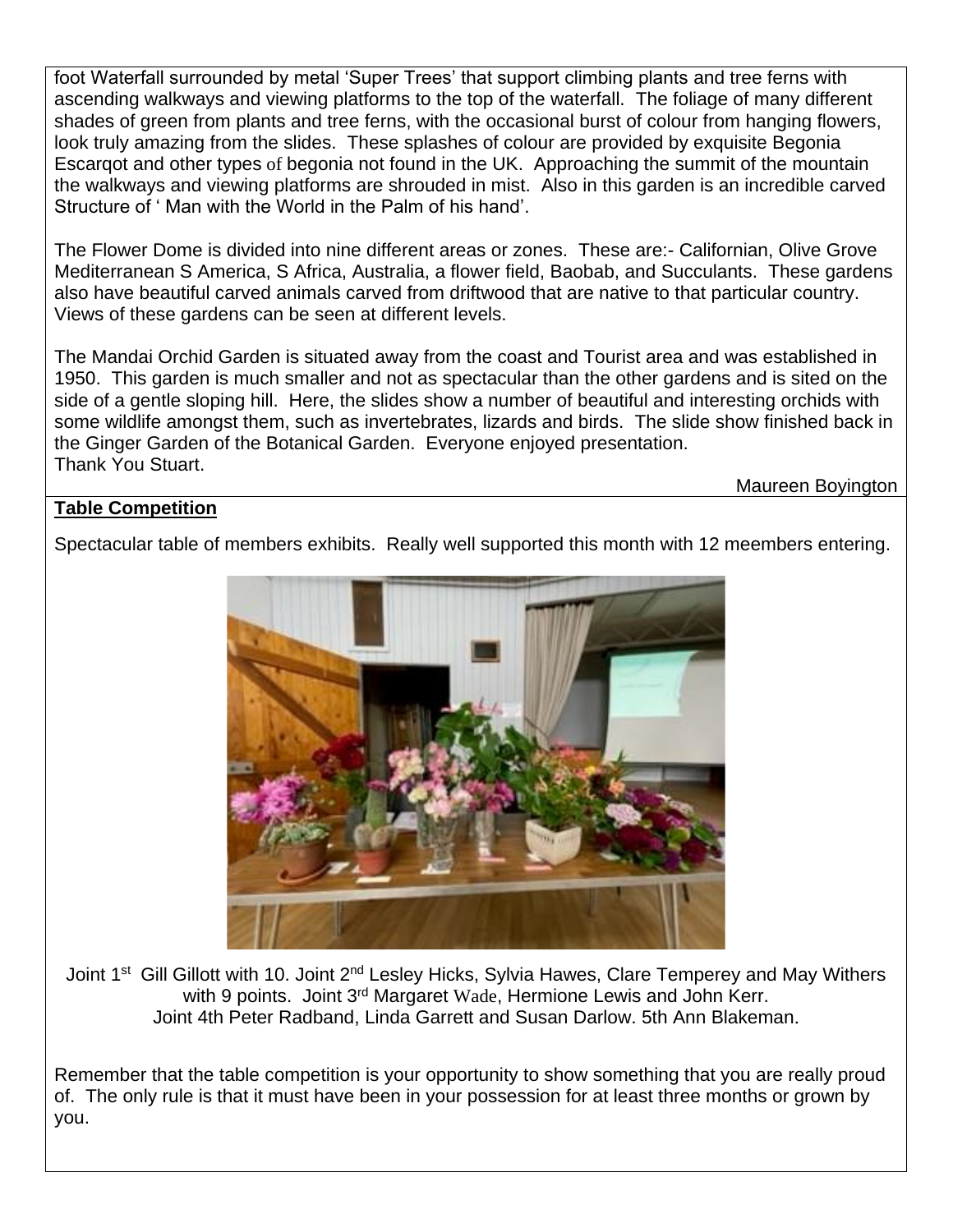## **Rose & Sweet Pea competition**

Don't forget that at the next meeting we will hold the annual Rose & Sweet Pea competition. Bring in either a rose or a sweet peas (or both is you want to enter in each section). You can display your entry in your own vase. There will be a table set out for this competition.

## **Help with the teas and biscuits**

Each club night we have a break for tea/coffee and biscuits. We need someone to manage this. All that is needed is to bring milk and make sure we have enough teabags, coffee and biscuits. You will not need to serve in the kitchen if you do not want to but just make sure there are enough tea bags, milk and coffee. All expenses, of course, will be reimbursed. We will create a rota for the coming months and ask for volunteers to help in the kitchen.

Please let me know if you can help by replying to this email.

## **Top tips for growing dahlias**

The first rule of dahlias to be aware of is that they don't like competition around them. They detest being overshadowed, and having to fight for water and nourishment. Dahlias need space, especially when young.

If you grow them in a border allow approx 40cm all around young plants to give them the space they need to get established. Plant them in well rotted compost if possible.

Be aware that dahlias act like a magnet for slugs and snails which hide in borders and then come out to feast at night. Our Trading Hut can supply slug pellets and slug gel if you don't want to go out with a torch slug hunting in the dark!

Once planted, sprinkle a handful of fish, blood and bone around the base of plants.

Repeat this application every month and from June add a handful of sulphate of potash to help with flowering performance. Be generous when watering dahlias, they need plenty of water particularly during the height of summer and during dry periods.

## **RHS card**

Our club has a RHS Card. It enables two people to gain entry to all RHS gardens throughout the country (this includes RHS Bridgewater from Sept).

Presentation of this card will give you and your friend a 30% discount on the entry fee.

You can borrow the card by contacting Chris Spinks (number at the end of newsletter) and arranging to pick it up.

## **Tesco Grant**

We are really pleased to report that Tesco have donated £500 to the club which will go towards the cost of the monthly speakers. Louise from Tesco came to the June meeting to present the grant. What was also really nice was she brought biscuits for the tea break. Dick was really cheeky and asked how often we could apply for a grant. Louise said once a year. Many thanks Tesco.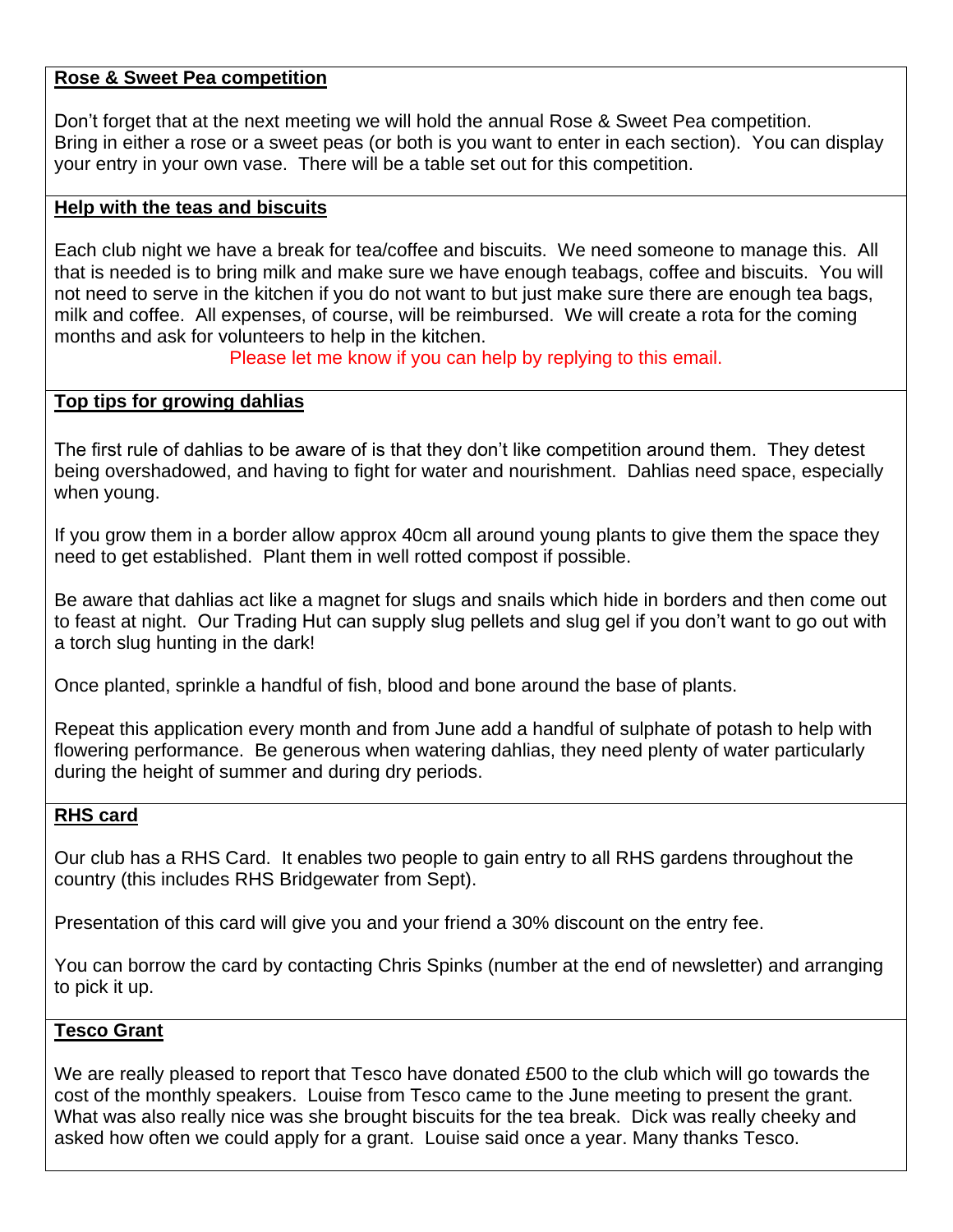|                                                                    | Gardens of Singapore | <b>Botanic Garden - and</b><br>the fatking profil<br>Garden.<br>Davident by the Bay |
|--------------------------------------------------------------------|----------------------|-------------------------------------------------------------------------------------|
|                                                                    |                      | Mandas Orchief Ganden                                                               |
|                                                                    |                      |                                                                                     |
| <b>TESCO</b><br>miCalifornia Gerevers' Cons.<br>FIE HUNDRED POUNDS |                      |                                                                                     |
| Every little helps                                                 |                      | Лъ,                                                                                 |
|                                                                    |                      |                                                                                     |
|                                                                    |                      |                                                                                     |

# **Big Thanks**

Big thank you to Ann Blakeman who has managed the tea and biscuit break at the club's monthly meetings. Ann has covered this role for several years and in recognition of this, we presented her with a little gift.



## **Topical Tip – June 2022**

Still lots to get on with in the garden. These are a few things that need your attention.

- Start to pick sweet peas as soon as they flower to encourage more blooms.
- Lift and divide overcrowded clumps of [flower bulbs and tubers.](https://www.thompson-morgan.com/flowers-plants-shrubs/flower-bulbs)
- Dead-head your roses if they're repeat-flowering types. Otherwise, leave the seed heads on for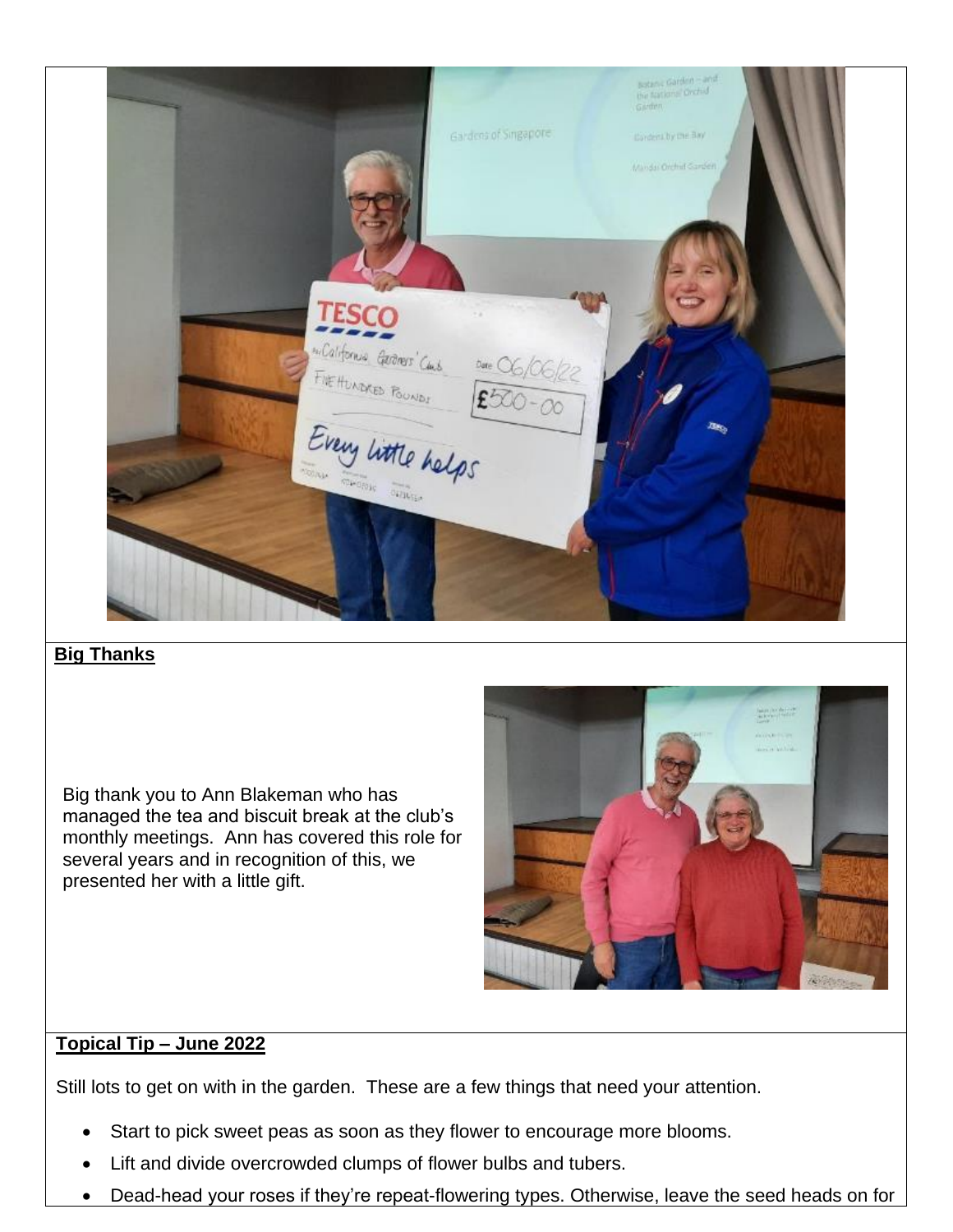decoration.

- Prune out overcrowded or dead stems of [evergreen clematis](https://search.thompson-morgan.com/search?w=evergreen%20clematis&asug=) once they have finished flowering, to maintain a good shape.
- Towards the end of June, if your hardy geraniums have finished flowering, cut them back to encourage new foliage and flowers.
- If there hasn't been much rain, raise your lawn mower blades to reduce stress on the grass.
- Water your lawn during hot weather, particularly newly seeded or turfed lawns. Keep new lawns well-watered.
- Warm weather encourages rapid weed growth apply specific [lawn weed killer](https://www.thompson-morgan.com/p/doff-4-in-1-complete-lawn-feed-weed-moss-killer/KB0176TM) to tackle them.
- Feed your lawn with a special lawn fertiliser to encourage healthy green growth.
- Recut lawn edges, or install lawn edging to make future maintenance easier.

Don't forget to put on the sun lotion on those hot days.

## **New Bank Account**

Please note that we have a new bank account. For those who have a standing order set up for their membership, the details are as follows:

#### **Sort Code: 60-24-21 Account Number 10290311 Account Name California Gardeners' Club**

## **Members email**

## Persistent, difficult weeds

Do you ever get those weeds that just won't go away? We have all learnt over the years that if you do not get the whole root of the weed out, it will grow back.

I now use a herbicide. Not one of those that claims to kill the weed quickly but one that takes about a week or two. Why, you may ask. Well the herbicide that takes a while is the one that is killing the root. Yes, you must be careful when applying it so I tend to use a little brush and paint a few of the leaves of the weed. The big test was a vine that was creeping up a neighbours tree and coming under the fence. Paint brush, herbicide and two weeks later – job done.

# **Nupur, fundraising for World Scout Jamboree 2023**

|                                        | <b>MEASURER</b>                                        |        |                  |
|----------------------------------------|--------------------------------------------------------|--------|------------------|
|                                        | Your Beat School or better biday wait<br>Seatus        |        |                  |
|                                        | $m_{\text{c}} = 250$ , kg and 0-06-22                  |        |                  |
|                                        | Vetephanuel 3 98/19 700222<br>Don't forget to re-book! |        |                  |
|                                        |                                                        |        |                  |
|                                        |                                                        |        |                  |
|                                        | Santander <i>BEEXARPEN</i>                             |        | $09 - 02 - 22$   |
| Santander, Bootle, Merseyside L30 408. |                                                        |        | DAV458: 10202087 |
|                                        |                                                        |        | $10 - 06 - 28$   |
| <b>PHO NOPUR GALA</b>                  |                                                        |        |                  |
|                                        | $ONE - HUNDRED + THASEE$ founds                        | 103.60 |                  |
| $+$ SFAIZ Pune                         |                                                        |        |                  |

Nupur is currently currently focussed on her exams (6<sup>th</sup> to 17th June) but she has taken time out to send a thank you to all those who brought jumble to the last club meeting. She says:

*'A big thank you to the club members helping out with Jamboree fundraising, I received just over £100 from Bag-2-School. I will plan another collection in autumn. Also a thank you to the member who gave me an envelope with a donation.'*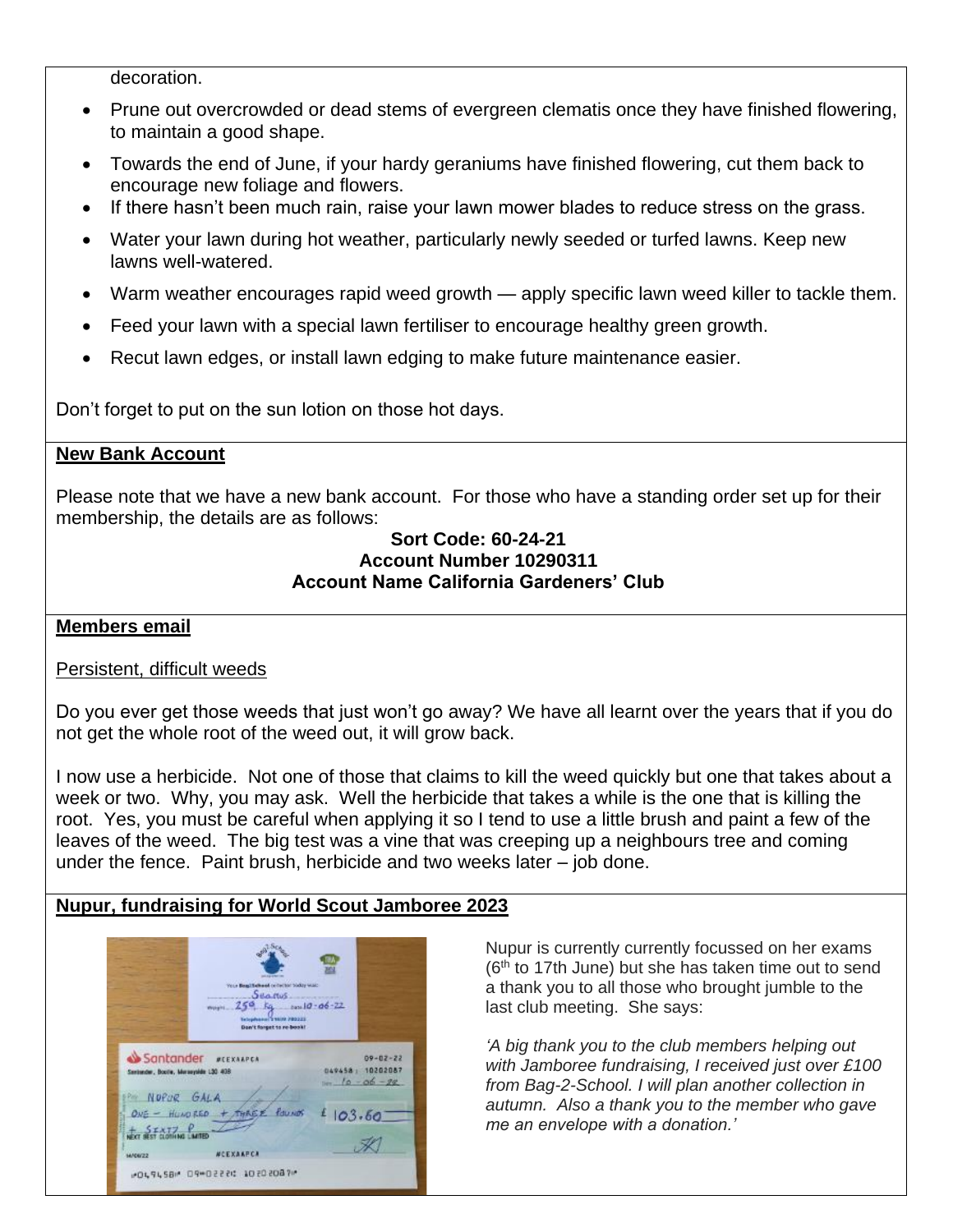## **Member's email**

On the 24th of May we visited The Manor House, Upton Grey near Hook. Over the past 37 years the almost derelict house and garden have been restored by the present owners, Rosamund and John Wallinger. Originally the property had been a 16th century Manor House but in 1908, the new owner, Charles Holmes, a leading member of the Arts and Crafts movement commissioned Gertrude Jekyll and the architect Ernest Newton to create a monument to that movement. The result was a stunning house and garden but sadly, over the years, both house and garden had fallen into a state of disrepair.





Rosamund Wallinger whose childhood home was Barkham Manor, set about restoring the garden and was lucky enough to obtain a set of Miss Jekyll's original plans. The result is a stunning 5 acre garden. To the West of the house lies Gertrude Jekylls only surviving and faithfully copied Wild Garden. Paths lead towards a pond which is surrounded by rocks and planted with indigenous and water loving plants.

Nearer the house the garden is more formally laid out but is planted with the soft pinks and greys of the cottage garden style which is typical of Jekyll. Many varieties of poppy, iris and peony create drifts of colour to delight the eye.

We were lucky enough to meet Mrs Wallinger who cheerfully admits she was an absolute gardening beginner in 1985. However through trial and error and a great deal of hard work she has created an historic garden, a homage to Gertrude Jekyll.

Sylvia Hawes.

The Manor House: Open weekdays only. Entrance £8 which includes a guide and list of plants. W.C but no coffee shop.

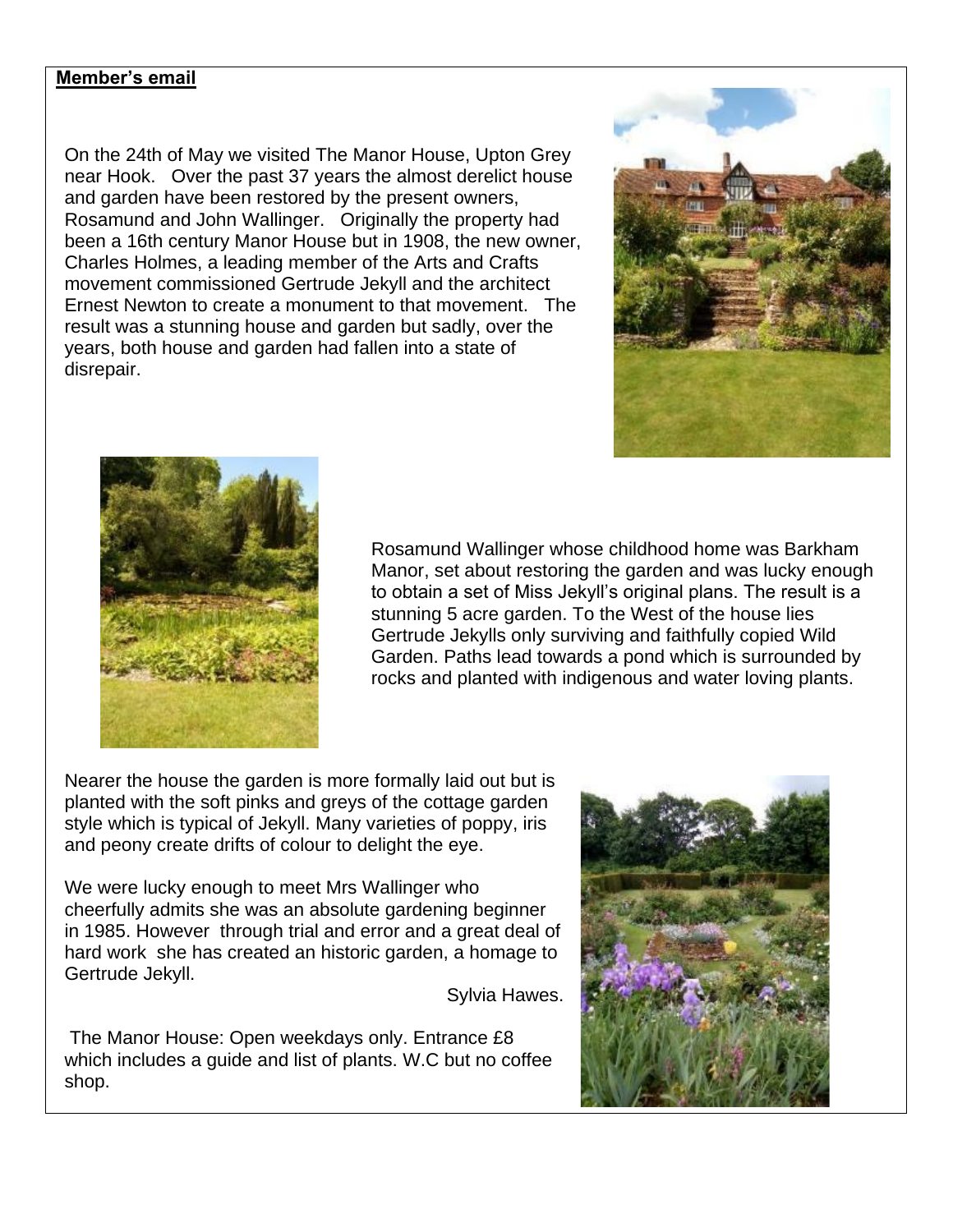#### **Facebook Group News**

You are most welcome to join the club Facebook group. It is a private group which means that only club members can join and post. You can join it at: [www.facebook.com/groups/207934410581605/](http://www.facebook.com/groups/207934410581605/)

You will need to first read and agree to the group guidelines. We really would like more members in this group to make it a lively forum. We are looking for gardening related posts and club news.

## **Member's email**

A visit to the Sir Harold Hillier Garden near Romsey.

This stunning site is famous for its arboretum and gardens set in 180 acres of beautiful Hampshire countryside.







Continued…..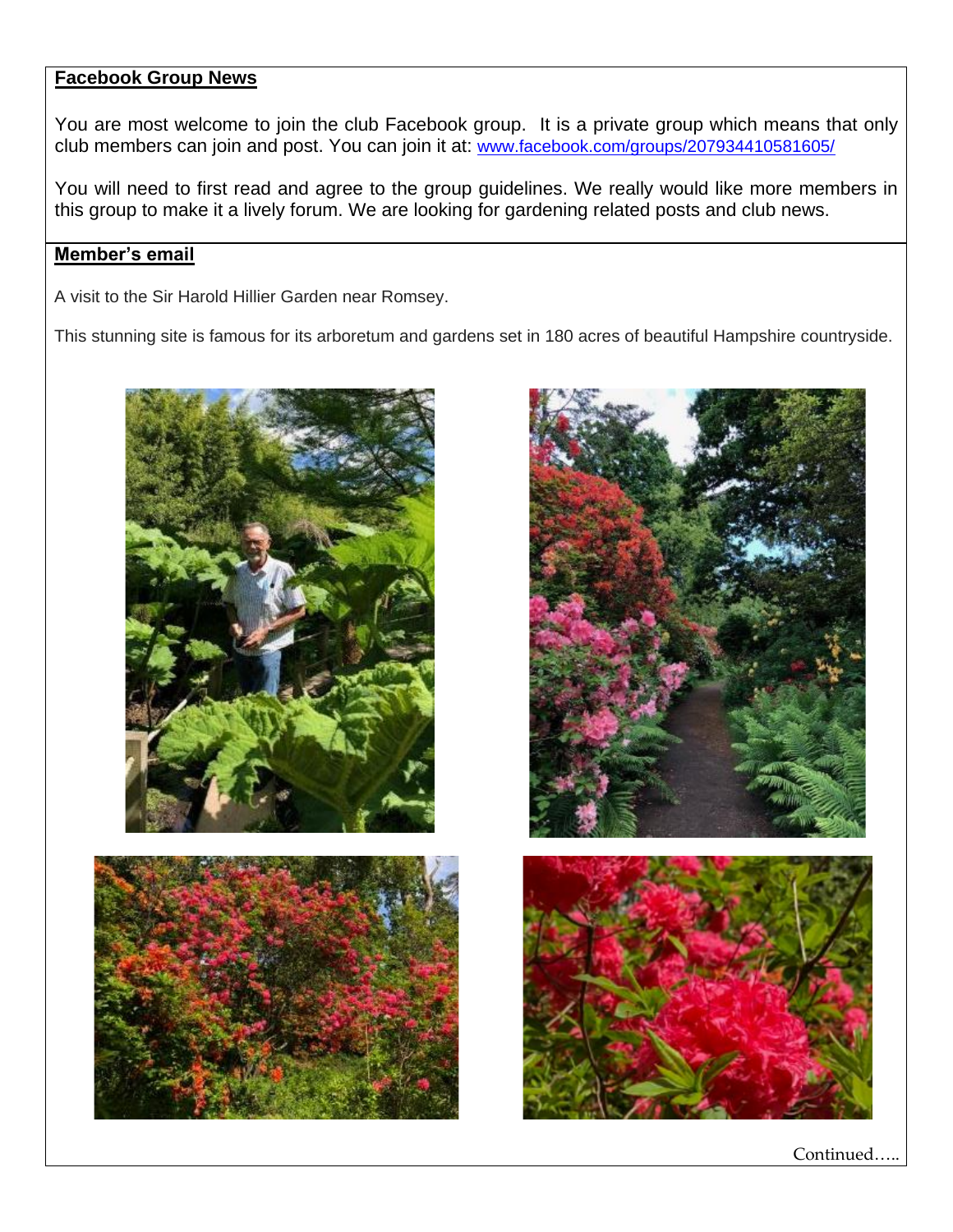



Well worth a visit.

From our fast becoming roving reporter. Wendy Whitmarsh

# **Create a bee friendly garden:**

This spring and summer we could make some simple but crucial changes in our gardens that will help our native bee population.

As well as the honeybee we have 275 other species of native bees in the UK. Some of them are on the brink of extinction, and while most things gardeners do to "save the honeybee" will help other bees, we need to understand the bigger picture.

Solitary bees are far more effective pollinators than honeybees from a hive. One mason bee does the pollination work of 120 honeybees, so if you have fruit trees and want to improve your harvest it is far more effective to install a solitary bee house. Mason bees nest in hollow cavities and love insect boxes.

A garden full of flowering shrubs is more pollinator-friendly than one packed with annuals and perennials. Shrubs offer more nectar because of the arrangement of their flowers – hundreds packed close together support efficient feeding.

Continued…..